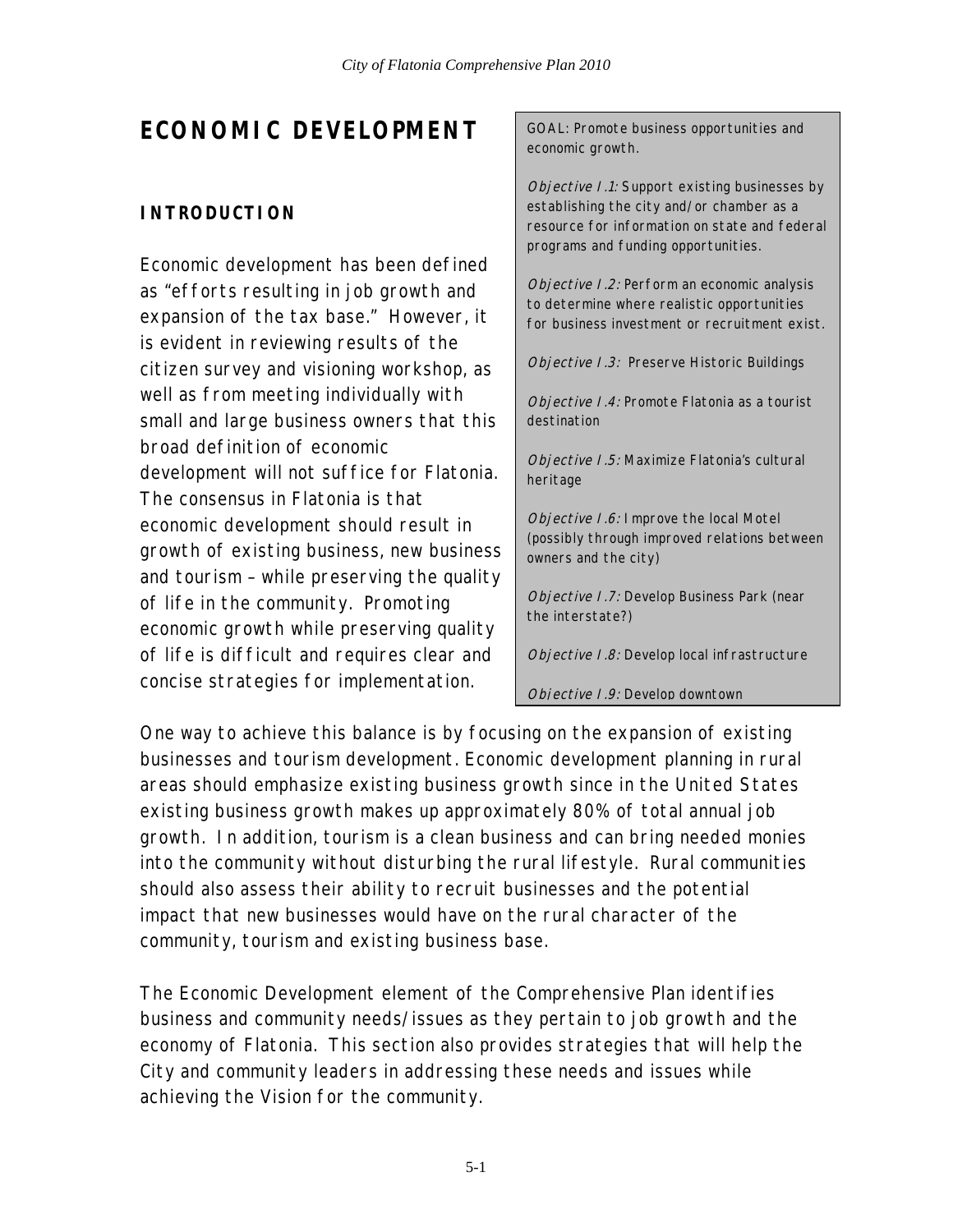### **METHODOLOGY**

The following steps were taken in developing the economic development plan for Flatonia:

- 1. Assessment of the business climate and specific business needs by meeting with both large and small business people in Flatonia.
- 2. Review of the Goals and Objectives developed as part of the Visioning Workshop
- 3. Review of the existing Economic Development Plan developed by a partnership team (Chamber of Commerce, City officials and staff, school officials, and business leaders).

The first step in this three-step process of analysis involved assessing the existing business climate. Interviews were conducted with eight of the largest businesses in Flatonia and a focus group was held with twenty-five small to medium-sized business owners participating. Although the small and large business owners have different issues as they pertain to operation, they share the same concerns as they relate to the major goals listed below. The issues that grew from the interviews and the focus group are summarized below under the Competitive Assessment.

Every goal developed in the existing Economic Development Plan was also addressed in the Vision Workshop Goals and Objectives. This consistency brings further credence to the goals that exist in both plans. For purposes of the Economic Development Plan contained within this Comprehensive Plan, the goals will be:

- 1. Support Existing Business and Encourage Expansion
- 2. Increase Tourism
- 3. Improve Local Infrastructure
- 4. Enhance Quality of Life
- 5. Attract Appropriate New Business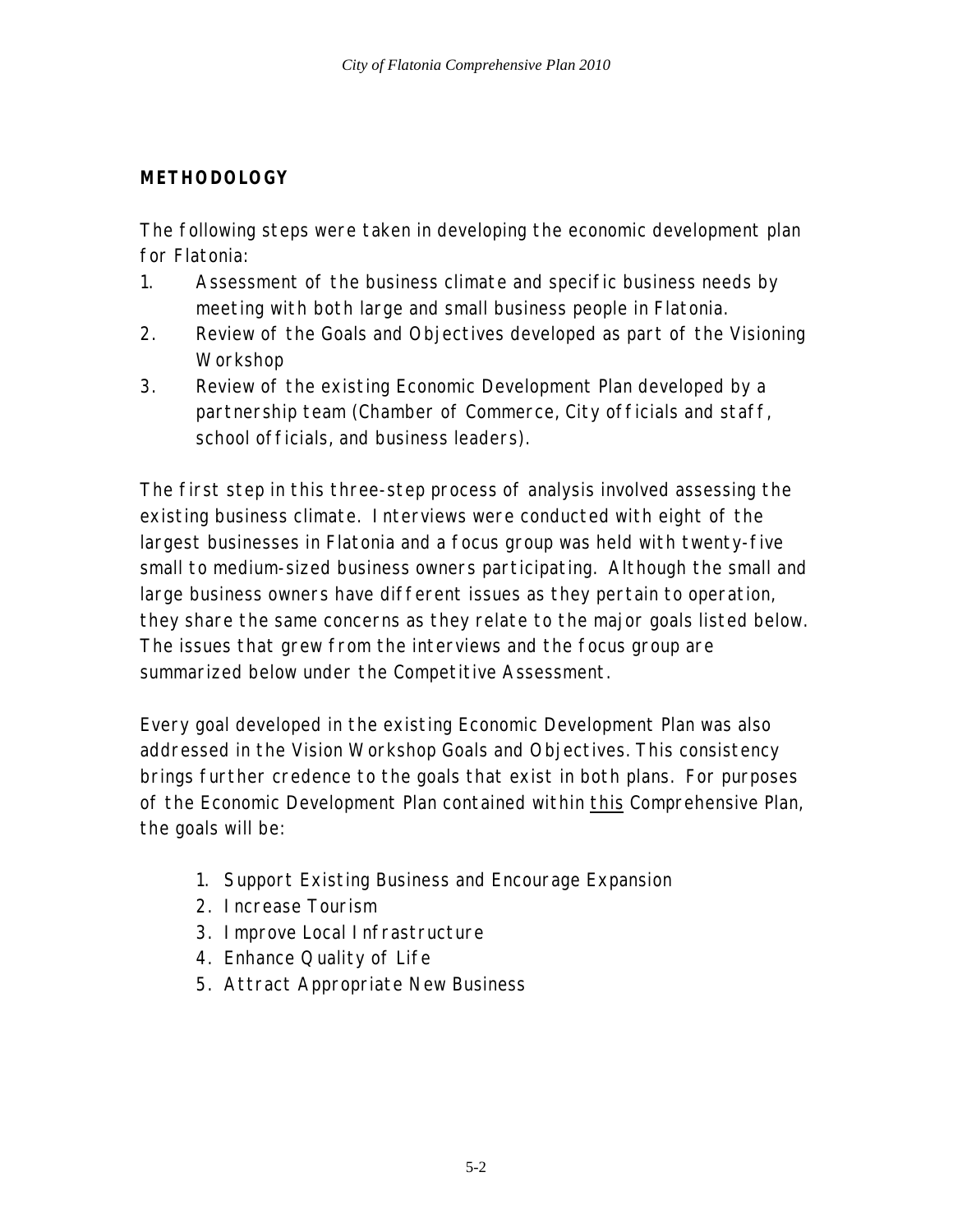# **COMPETITIVE ASSESSMENT – Issues/Needs of Existing Business**

The issues and needs from both small and large business owners are categorized below. Following the issues/needs discussion is an implementation strategy that will lead the city and community leaders in improving their economy and maintaining their quality of life.

# **Labor and Industry:**

- Labor force is tight. Labor that is in Flatonia is good, but there can be a high turnover in tight labor markets. With increased mechanization labor can be freed up for other existing or new business growth. However, if new businesses develop without mechanization then the labor market becomes even tighter.
- Some employees work more than one job and consequently get burned out quickly.
- With current labor market and good economy, some employees will leave their current job for another job in a different town that only pays \$0.50 more per hour and lose their existing benefits.
- Affordable housing would help to reduce total cost to employees (higher rents and/or commute costs)
- Examine how to help new business or existing business finance expansions or needed improvements

# **Infrastructure:**

- Communication enhancements would enable enhanced productivity with a number of small and large businesses.
- Large businesses may need additional infrastructure such as electric enhancements. The City should check in regularly with businesses to see if there are other expansion issues.
- If there were more affordable housing in Flatonia, there would be a larger labor market from which to pull and employees may save money from their previous commuting costs.
- Housing is an obstacle for expansion.
- Update and then educate the public and employers about the utility rate structure.
- Develop a low-interest fund for business expansion.
- Improve existing signs and develop better ones on the interstate to attract tourists and potential business into Flatonia.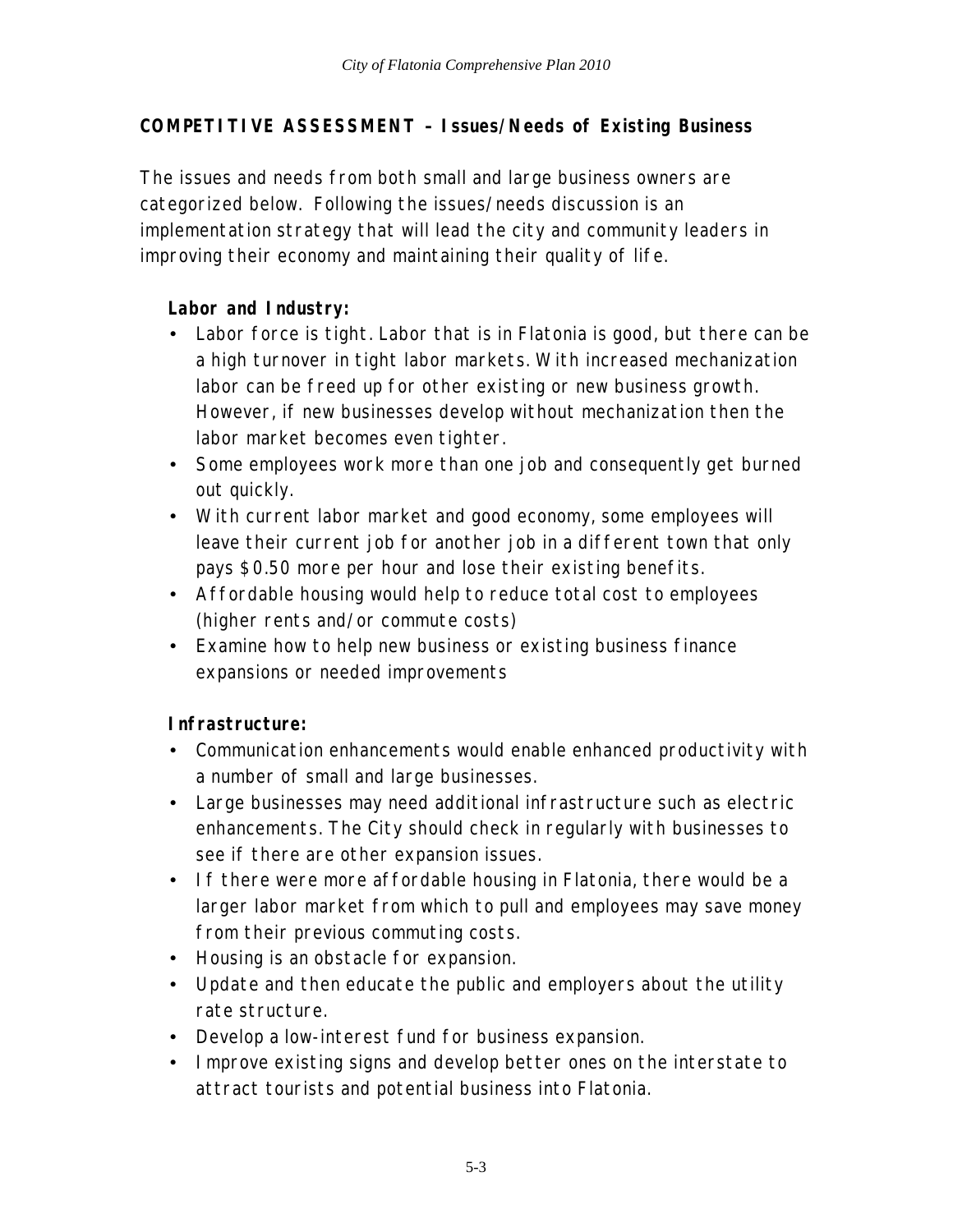- City can acquire a radio station through a federal grant program that cars can tune into to get information on upcoming events in Flatonia.
- Natural gas may lower employer operation costs and would be safer than propane for both residences and commercial business.
- Develop an Industrial Park for new business development.

# **Quality of Life:**

- Overwhelmingly, both small and large businesses do not want the quality of life to change in Flatonia, but want enhancements to parks, school, entertainment, and consumable good access.
- Businesses feel like the City can make it biggest impact in improving the economy by improving the quality of the city.
- Existing businesses do not want the frontage of I-10 changed to a neon look, and they want clean businesses (no smoke-stacks)
- Keep the feel of the small town but make it more prosperous while managing growth and developing more parks.

# **Business Climate:**

Business owners feel like the small size of Flatonia provides for a great community in which to do business. Knowing your suppliers and some of your customers helps in customer relations and supplier issues.

- Strengths that were identified include: location, opportunities for small business, know people doing business with, charm of city (Mayberry), demographics, permitting is easy (unlike larger cities), and good place to raise kids,
- Weaknesses include: Flatonia does not have everything you need (groceries, hardware, clothing, entertainment); smell of agricultural processing facility can be awful.

# **Education and Training:**

- New employees don't always have needed skills. This can be addressed through the ISD's Career Development Program.
- Business owners have difficulties in communicating with employees who do not speak or understand English very well

All of the issues presented above have been incorporated into the Implementation Strategy found on the next page. Prior to reviewing the Implementation Strategies, however, it is important to assess the following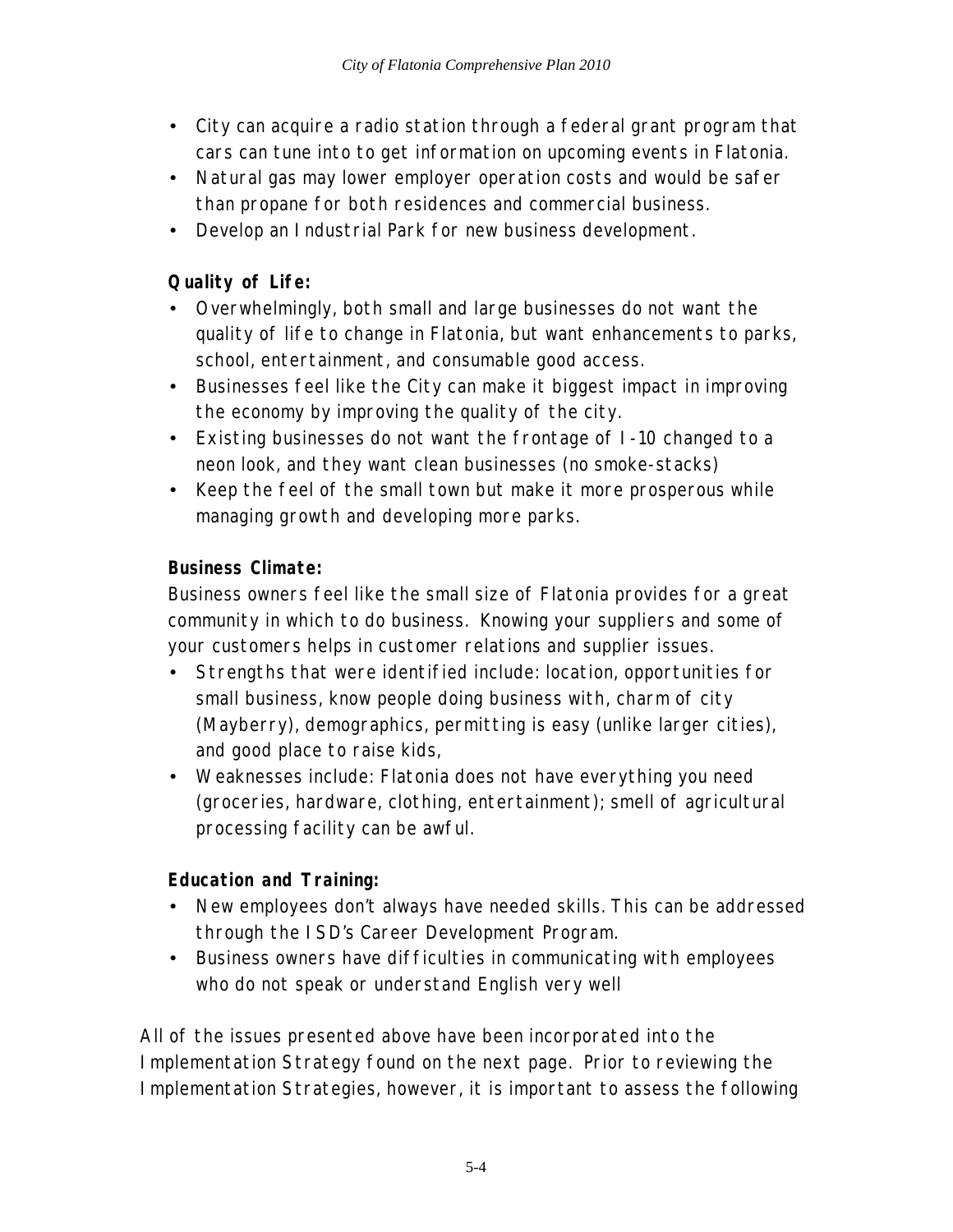two major areas (Marketing Strategy and Organizational Issues) of Economic Development Planning which will enhance current and future economic development results and the economy of Flatonia.

### **MARKETING STRATEGY**

Flatonia must develop separate marketing strategies for tourism and new business development. The city should exploit strengths such as the quality of life, location, and transportation access for new business development. The City and Chamber of Commerce may want to enlist the expertise of a professional marketing firm to assist them in developing effective marketing plans and materials.

# **ORGANIZATIONAL ISSUES**

As the following Implementation Strategy shows, the City and Chamber of Commerce have begun to clearly define their appropriate roles in economic development. The two organizations should continue to meet regularly to examine their respective effectiveness in their economic development roles and be prepared to reassign roles to be the most effective.

In addition, they must also assess their ability to develop an industrial park for new business development with one of the current organizations in the City or develop a new Industrial Development Corporation. Some cities utilize their Economic Development Corporation for such an endeavour while others may do this through the City Council or a newly formed Industrial Development Corporation. The City should meet with an economic development professional to discuss best strategies for this and business development promotion.

Identifying potential funding sources for economic development is one of the highest priorities for the City and Chamber to pursue. The City has the most amount of sales tax (one-and-a-half cents) that is allowed by the state. Other cities that have adopted half-cent sales tax for economic development, but this option is not available to Flatonia since they have no remaining sales tax to adopt. In addition, the hotel/motel tax has limited uses for economic development. One option is for the City to use General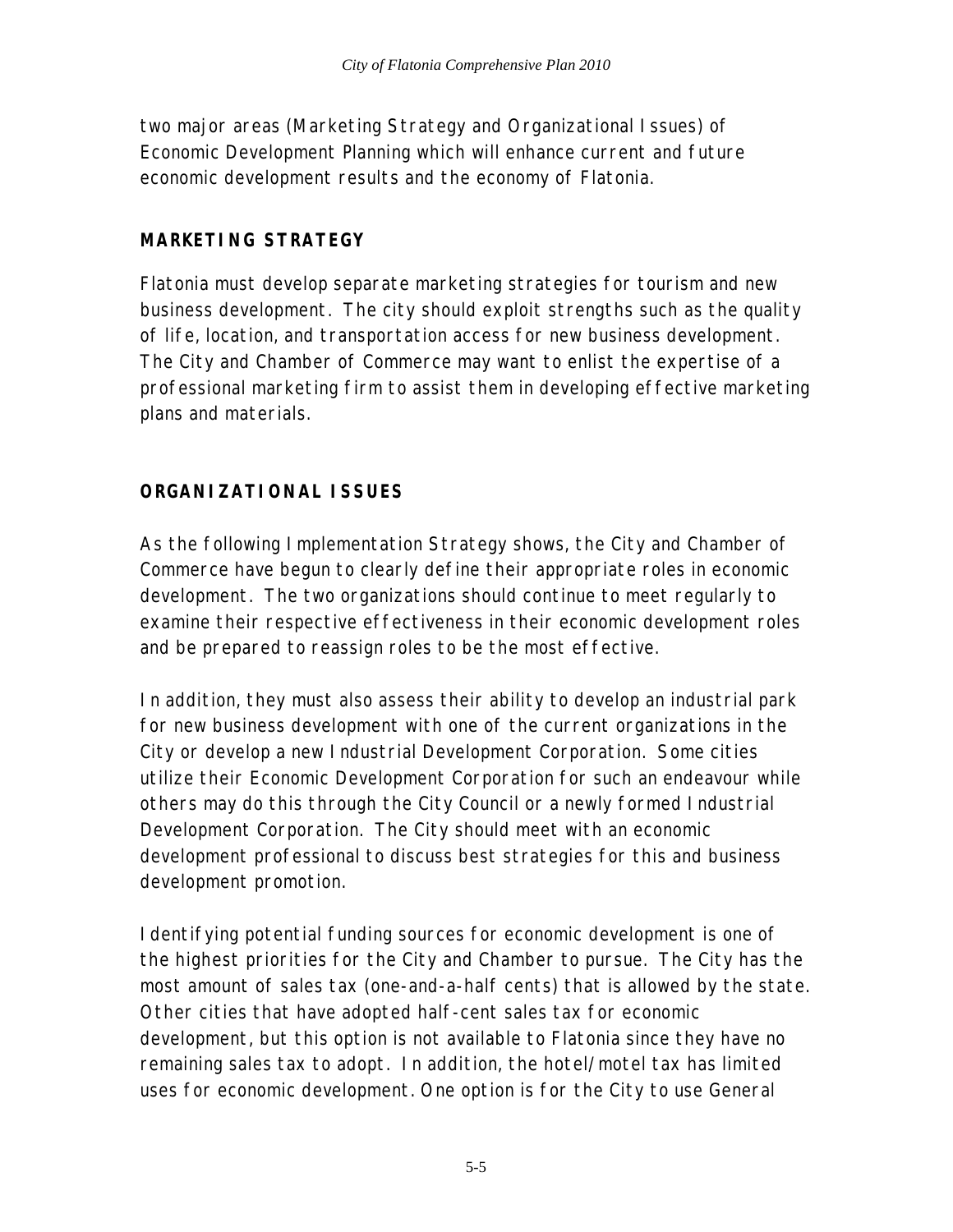Revenue Funds for economic development efforts. This would involve having a separate line item in the City Budget for Economic Development and may also involve adopting a budget amendment for appropriate funds to be decided by the City Manager.

Another critical issue for the City and Chamber is to identify the single point of contact for business prospects and develop a team of individuals who will receive these prospects. In discussing this issue with both organizations, it appears that the Chamber Executive Director will be this point person. Both the City and Chamber need to work diligently to centralize information for all economic development or business-related issues at the Chamber of Commerce.

### **IMPLEMENTATION**

The implementation plan for Economic Development does not address all the issues listed above under "COMPETITIVE ASSESSMENT". Some issues will be addressed in other sections of this plan, such as the Housing Plan, Park Plan and Land Use Plan. Additionally, the Capital Improvements Plan will show the funding plan for all major projects within the city over the next ten years.

The following matrix offers guidelines for implementation and addresses the majority of the issues listed above. These goals and action steps are intended to jump-start the implementation of the Economic Development Plan and as the timeline shows, the implementation will involve both shortterm and long-term actions to improve the economy of Flatonia.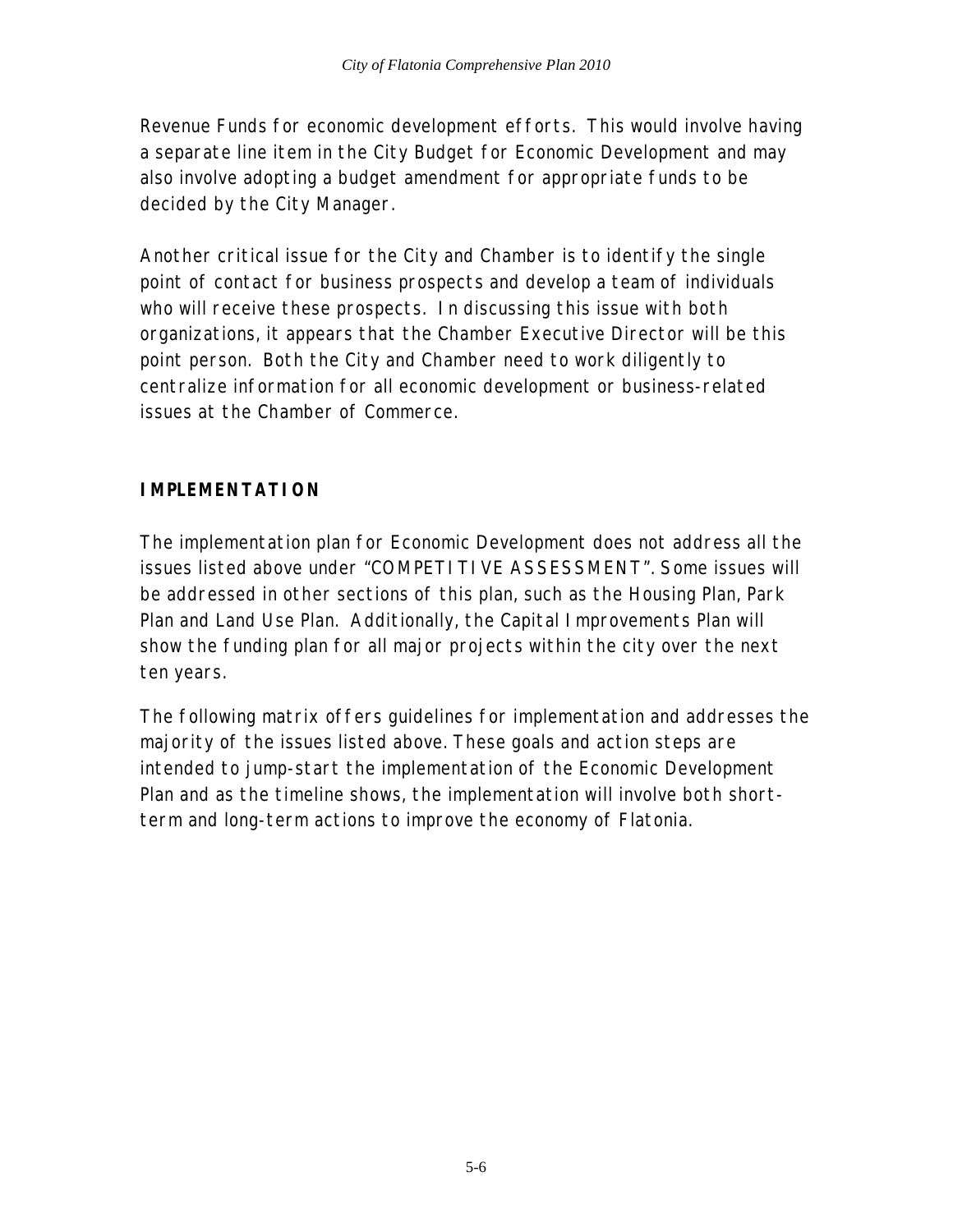| Table 5-1: Implementation Guidelines |                               |                                      |      |             |            |          |  |
|--------------------------------------|-------------------------------|--------------------------------------|------|-------------|------------|----------|--|
| Goal                                 | Objective                     | <b>Action Step</b>                   |      | Responsible | Time Frame |          |  |
|                                      |                               |                                      | City | Chamber     | From       | To       |  |
|                                      |                               |                                      |      |             |            |          |  |
| Goal #1: Support Existing            |                               |                                      |      |             |            |          |  |
| Business, Encourage Expansion,       |                               |                                      |      |             |            |          |  |
| and Atract Appropriate New           |                               |                                      |      |             |            |          |  |
| <b>Business</b>                      |                               |                                      |      |             |            |          |  |
|                                      | 1.01 Develop workforce skills |                                      |      |             |            |          |  |
|                                      | enhancement program based on  |                                      |      | $\mathsf X$ |            |          |  |
|                                      | existing business needs       |                                      |      |             | Nov-00     | $Jan-01$ |  |
|                                      |                               | I dentify employer needs             |      |             |            |          |  |
|                                      |                               |                                      |      |             |            |          |  |
|                                      |                               | I dentify existing school programs   |      |             |            |          |  |
|                                      |                               | Meet with School to discuss          |      |             |            |          |  |
|                                      |                               | employer needs                       |      |             |            |          |  |
|                                      |                               | Educate employers/employees          |      |             |            |          |  |
|                                      |                               | about school programs                |      |             |            |          |  |
|                                      |                               | I dentify (through employee          |      |             |            |          |  |
|                                      |                               | surveys) what training or education  |      |             |            |          |  |
|                                      |                               | they would like (eg., English as     |      |             |            |          |  |
|                                      |                               | second language, Financial Planning, |      |             |            |          |  |
|                                      |                               | $etc.$ )                             |      |             |            |          |  |
|                                      |                               | Develop funding and program for      |      |             |            |          |  |
|                                      |                               | Adult Learning Program (tie into     |      |             |            |          |  |
|                                      |                               | Employer Incentive Program to        |      |             |            |          |  |
|                                      |                               | maintain attendance)                 |      |             |            |          |  |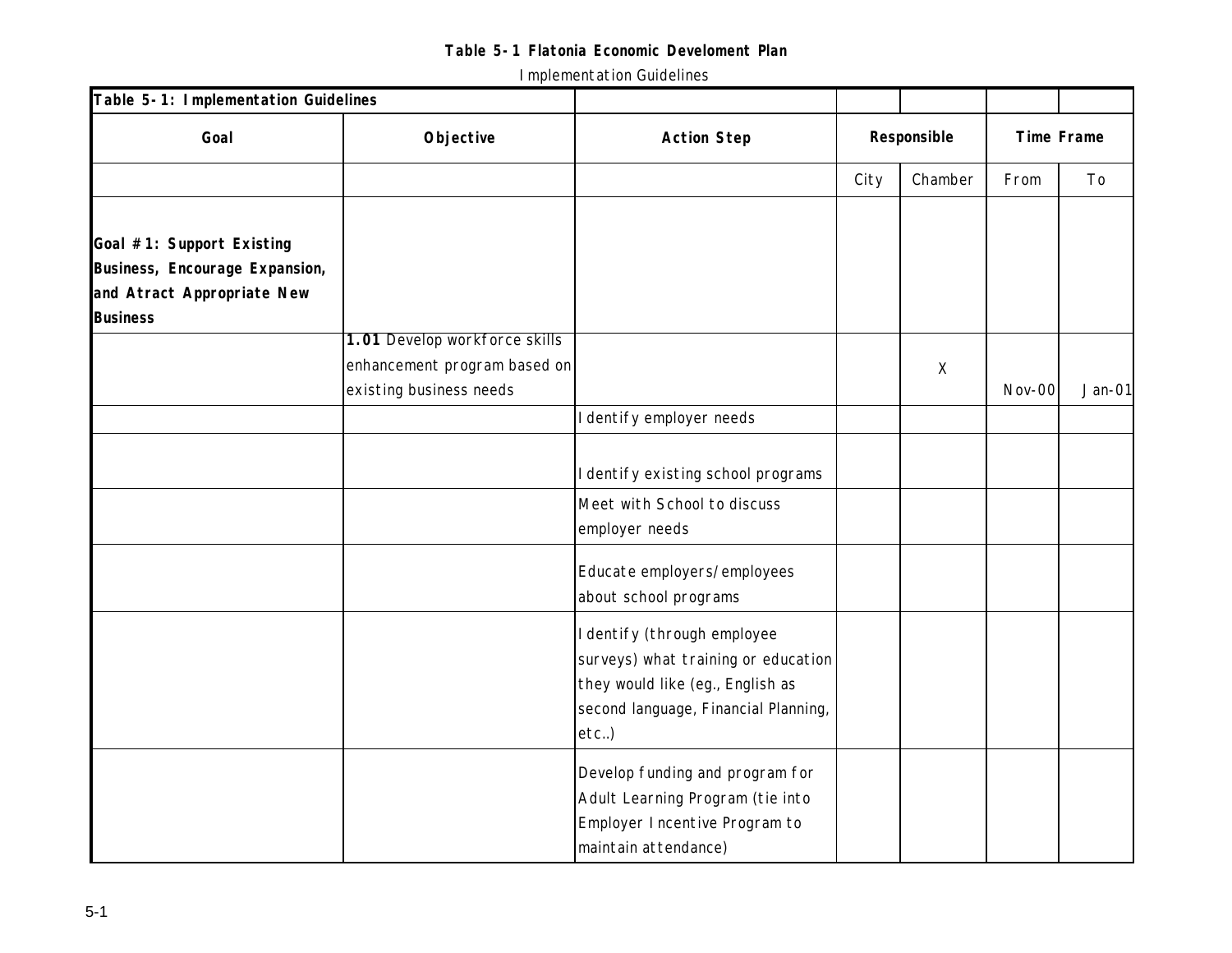| Table 5-1: Implementation Guidelines |                                 |                                     |             |          |        |            |  |
|--------------------------------------|---------------------------------|-------------------------------------|-------------|----------|--------|------------|--|
| Goal                                 | Objective                       | <b>Action Step</b>                  | Responsible |          |        | Time Frame |  |
|                                      |                                 |                                     | City        | Chamber  | From   | To         |  |
|                                      | 1.02 Increase labor pool for    |                                     |             |          |        |            |  |
|                                      | existing business expansion and |                                     | $\times$    |          |        |            |  |
|                                      | new business needs              |                                     |             |          | Nov-00 | $Jan-01$   |  |
|                                      |                                 | Develop grant program to assist     |             |          |        |            |  |
|                                      |                                 | business with mechanization         |             |          |        |            |  |
|                                      |                                 | implementation which will free up   |             |          |        |            |  |
|                                      |                                 | labor                               |             |          |        |            |  |
|                                      |                                 |                                     |             |          |        |            |  |
|                                      |                                 | Develop housing opportunities in    |             |          |        |            |  |
|                                      |                                 | Flatonia (see Housing Plan)         |             |          |        |            |  |
|                                      | 1.03 Develop One-stop           |                                     |             |          |        |            |  |
|                                      | information "center" for        |                                     |             | $\times$ |        |            |  |
|                                      | existing business               |                                     |             |          | Nov-00 | $Jan-01$   |  |
|                                      |                                 | Develop appropriate programs for    |             |          |        |            |  |
|                                      |                                 | Flatonia citizens on financial      |             |          |        |            |  |
|                                      |                                 | planning                            |             |          |        |            |  |
|                                      |                                 |                                     |             |          |        |            |  |
|                                      |                                 | Designate point of contact for      |             |          |        |            |  |
|                                      |                                 | existing business questions/needs   |             |          |        |            |  |
|                                      |                                 | Obtain appropriate information for  |             |          |        |            |  |
|                                      |                                 | existing business expansion/issues  |             |          |        |            |  |
|                                      |                                 |                                     |             |          |        |            |  |
|                                      |                                 | Develop monthly/quarterly meeting   |             |          |        |            |  |
|                                      |                                 | seminars for existing business with |             |          |        |            |  |
|                                      |                                 | information lectures/speakers and   |             |          |        |            |  |
|                                      |                                 | informal exchange of information    |             |          |        |            |  |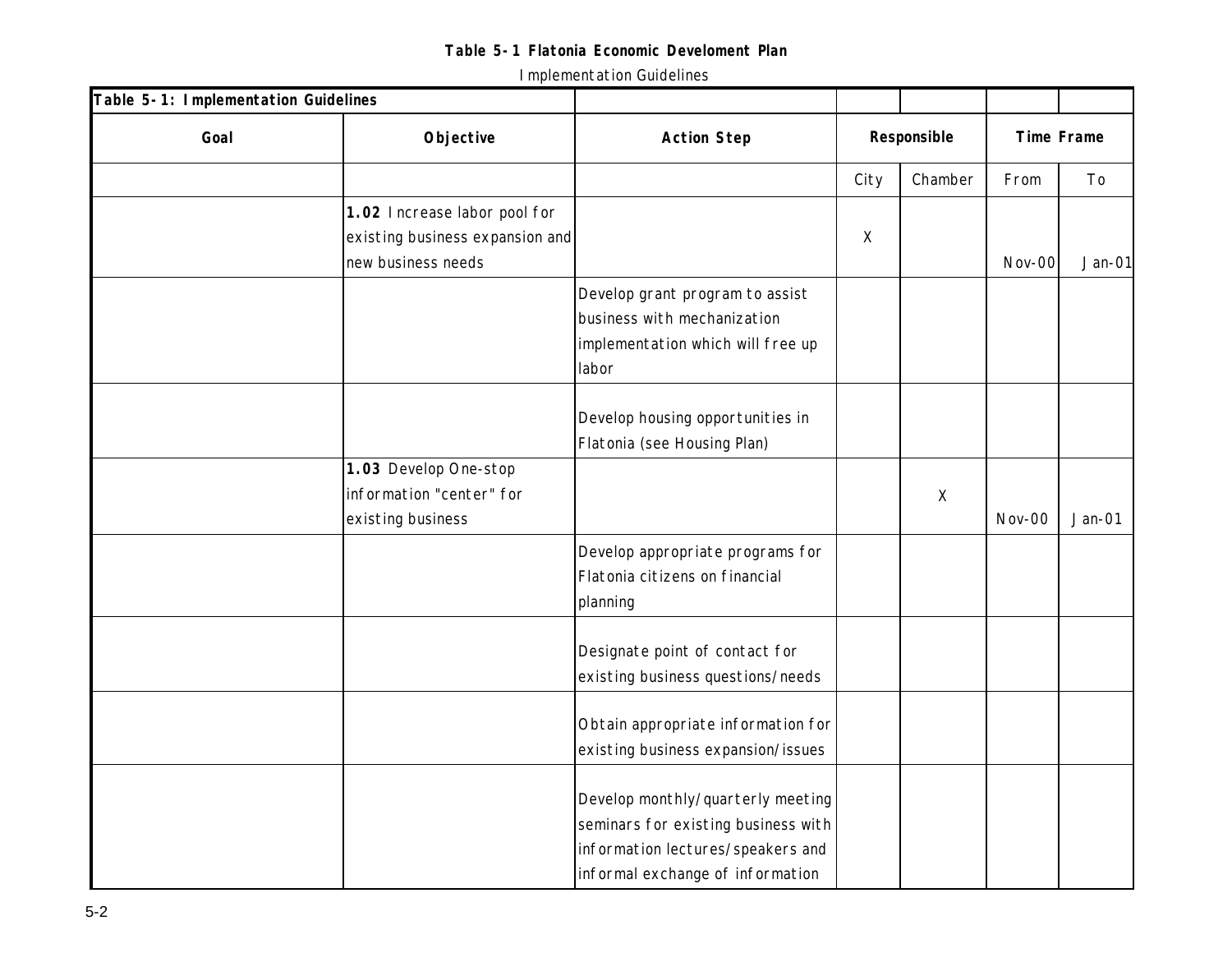| Table 5-1: Implementation Guidelines |                                                            |                                                                                                |             |              |            |        |
|--------------------------------------|------------------------------------------------------------|------------------------------------------------------------------------------------------------|-------------|--------------|------------|--------|
| Goal                                 | Objective                                                  | <b>Action Step</b>                                                                             | Responsible |              | Time Frame |        |
|                                      |                                                            |                                                                                                | City        | Chamber      | From       | To     |
|                                      | 1.04 Develop loan program for<br>local business expansion. |                                                                                                | $\chi$      |              | $Jan-01$   | Feb-01 |
|                                      |                                                            | Meet with local bank and/or<br>regional lenders to assess financing<br>program's effectiveness |             |              |            |        |
|                                      |                                                            | I dentify necessary local resources.                                                           |             |              |            |        |
|                                      |                                                            | Develop program.                                                                               |             |              |            |        |
|                                      |                                                            | Educate businesses                                                                             |             |              |            |        |
| Goal #2: Increase Tourism            |                                                            |                                                                                                |             |              |            |        |
|                                      | 2.01 Develop Marketing Plan<br>to promote Flatonia         |                                                                                                |             | $\mathsf{X}$ | Nov-00     | Mar-01 |
|                                      |                                                            | (Apply marketing plan from above<br>here)                                                      |             |              |            |        |
|                                      | 2.02 Improve profitability of<br>major tourism efforts     |                                                                                                |             | $\times$     | Nov-00     | Feb-01 |
|                                      |                                                            | Assess profitablity of major<br>events in Flatonia                                             |             |              |            |        |
|                                      |                                                            | Make recommendations for<br>improvements                                                       |             |              |            |        |
|                                      | 2.03 Beautify City                                         |                                                                                                | $\mathsf X$ | $\mathsf{X}$ | ongoing    |        |
|                                      |                                                            | (See Quality of Life Below)                                                                    |             |              |            |        |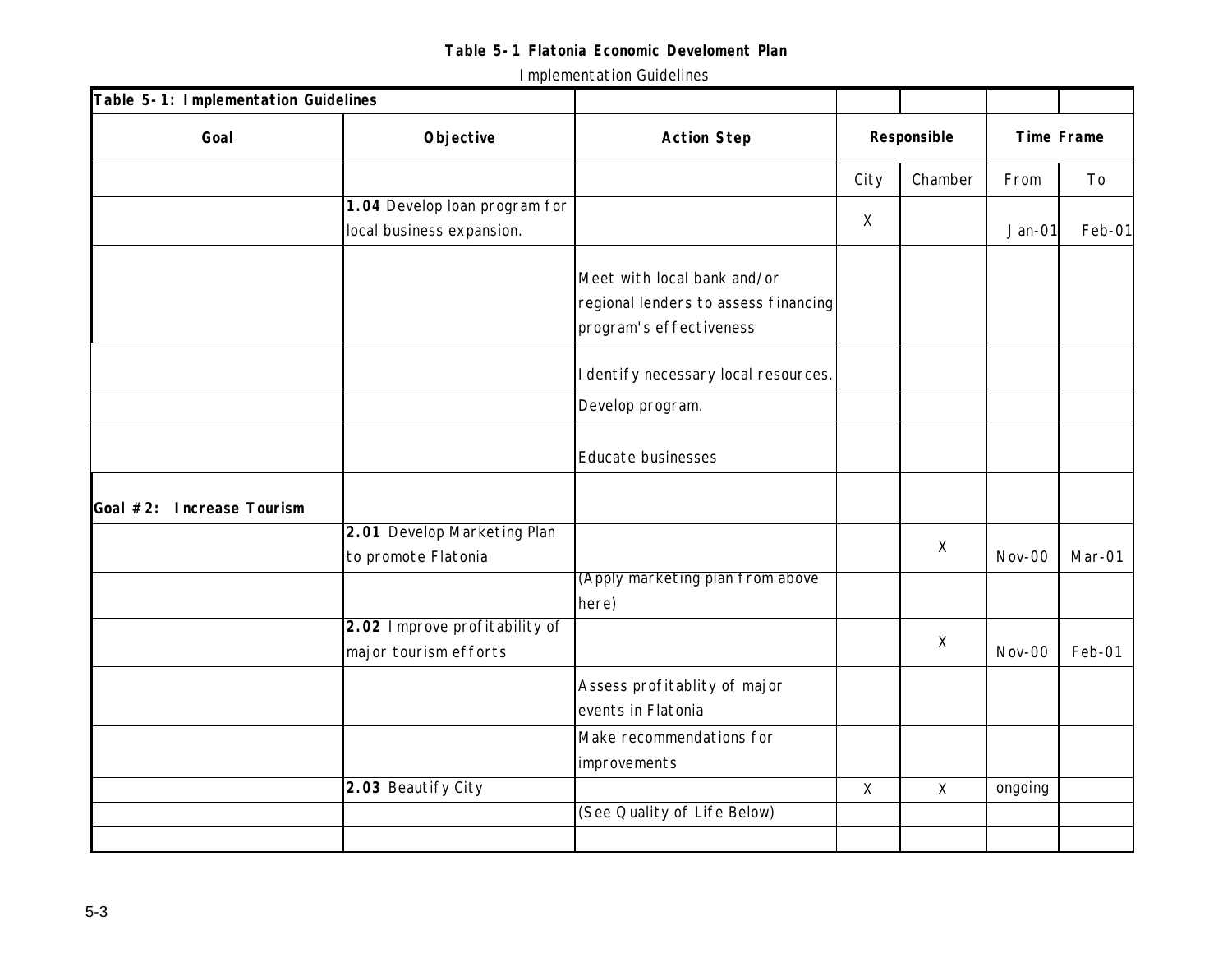| Table 5-1: Implementation Guidelines |                         |                                    |          |             |        |                |
|--------------------------------------|-------------------------|------------------------------------|----------|-------------|--------|----------------|
| Goal                                 | Objective               | <b>Action Step</b>                 |          | Responsible |        | Time Frame     |
|                                      |                         |                                    | City     | Chamber     | From   | T <sub>o</sub> |
| Goal #3: Improve Local               |                         |                                    |          |             |        |                |
| Infrastructure                       |                         |                                    |          |             |        |                |
|                                      | 3.01 Obtain Natural Gas |                                    | $\sf X$  |             | Nov-00 | Dec-01         |
|                                      |                         | Update existing feasibility plan   |          |             |        |                |
|                                      |                         | Determine long-term impact on      |          |             |        |                |
|                                      |                         | Flatonia utility revenue           |          |             |        |                |
|                                      |                         | Develop financial plan for         |          |             |        |                |
|                                      |                         | implementation                     |          |             |        |                |
|                                      |                         | Obtain City Council approval (for  |          |             |        |                |
|                                      |                         | Revenue Bonds)                     |          |             |        |                |
|                                      |                         | Contract with Utility for          |          |             |        |                |
|                                      |                         | implementation                     |          |             |        |                |
|                                      | 3.02 Improve            |                                    |          |             |        |                |
|                                      | Telecommunication       |                                    | $\times$ |             |        |                |
|                                      | Infrastructure          | Assist school in obtaining TIF     |          |             | Dec-00 | $Jun-01$       |
|                                      |                         | grant                              |          |             |        |                |
|                                      |                         | I dentify potential sources for    |          |             |        |                |
|                                      |                         | improving Telecommunications       |          |             |        |                |
|                                      |                         | Develop partnership for            |          |             |        |                |
|                                      |                         | organizations in Flatonia who will |          |             |        |                |
|                                      |                         | utilize telecommunications         |          |             |        |                |
|                                      |                         |                                    |          |             |        |                |
|                                      |                         | I dentify companies who can        |          |             |        |                |
|                                      |                         | develop infrastructure in Flatonia |          |             |        |                |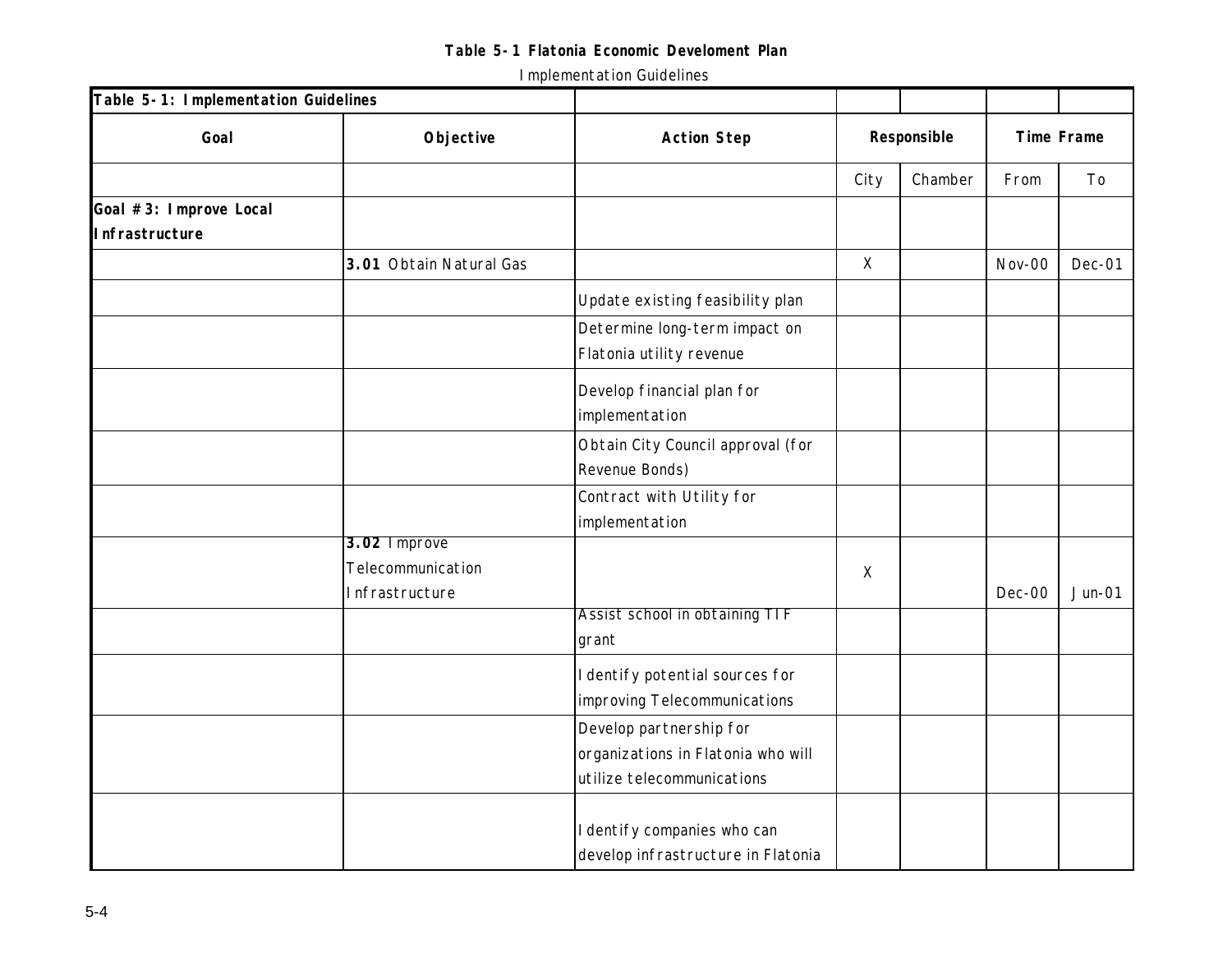| Table 5-1: Implementation Guidelines |                                    |                                                                                                                  |             |         |          |            |  |
|--------------------------------------|------------------------------------|------------------------------------------------------------------------------------------------------------------|-------------|---------|----------|------------|--|
| Goal                                 | Objective                          | <b>Action Step</b>                                                                                               | Responsible |         |          | Time Frame |  |
|                                      |                                    |                                                                                                                  | City        | Chamber | From     | To         |  |
|                                      |                                    | Obtain cost estimates and/or<br>franchise fee revenue estimates<br>from identified companies                     |             |         |          |            |  |
|                                      |                                    | Obtain Council buy-in<br>Develop RFPs for infrastructure<br>improvements                                         |             |         |          |            |  |
|                                      |                                    | Begin development and<br>implementation                                                                          |             |         |          |            |  |
|                                      |                                    | Obtain City Radio Station                                                                                        |             |         |          |            |  |
|                                      |                                    |                                                                                                                  |             |         |          |            |  |
| Goal #4: Enhance Quality of<br>Life  |                                    |                                                                                                                  |             |         |          |            |  |
|                                      | 4.01 Enhance appearance of<br>City |                                                                                                                  | $\times$    |         | $Jan-01$ | $Jun-01$   |  |
|                                      |                                    | Develop criteria for potential<br>beautification projects                                                        |             |         |          |            |  |
|                                      |                                    | I dentify reasonable revenue<br>sources for beautification projects<br>and potential budget for such<br>projects |             |         |          |            |  |
|                                      |                                    | I dentify beautification projects                                                                                |             |         |          |            |  |
|                                      |                                    | Develop cost estimates for each<br>potential project                                                             |             |         |          |            |  |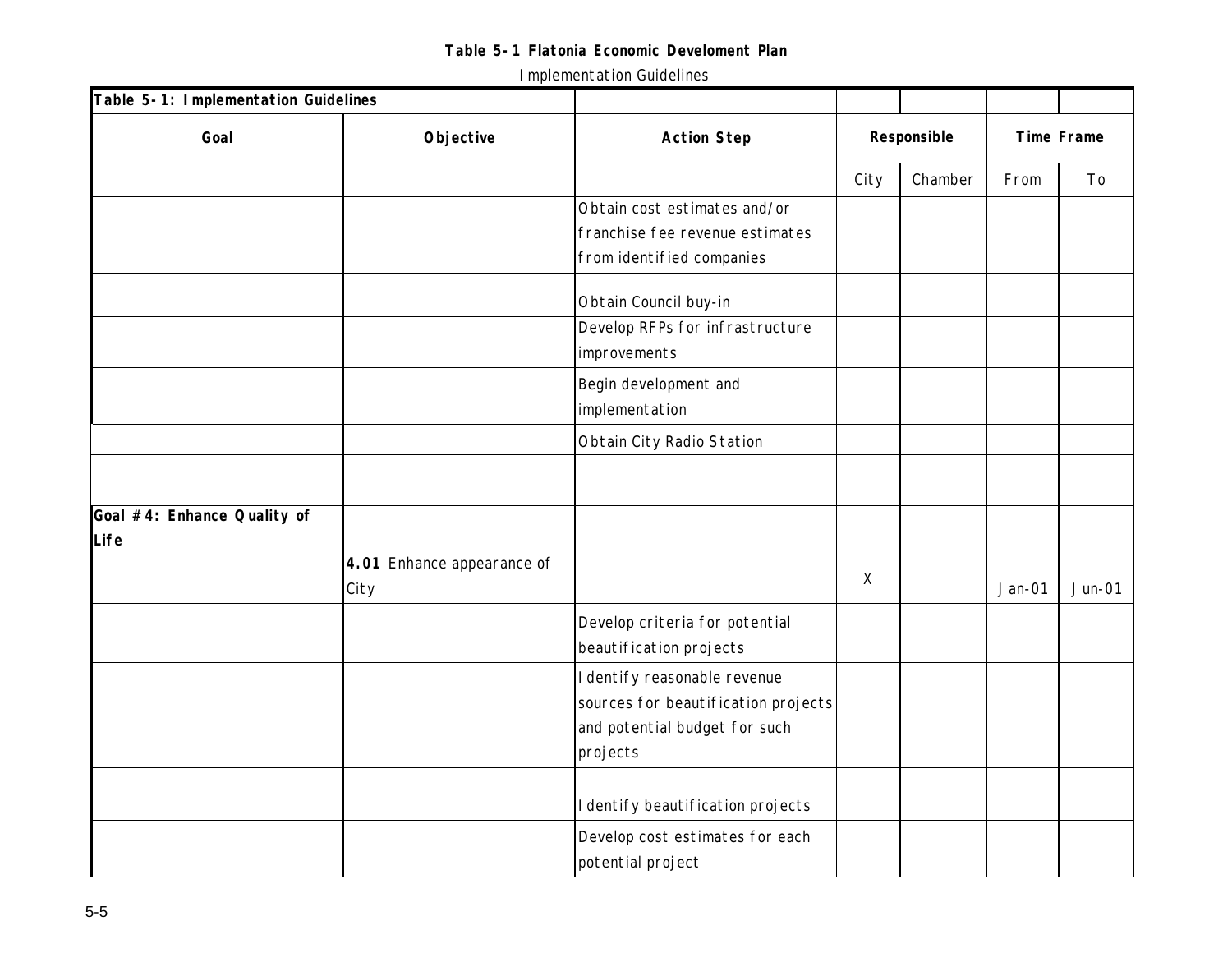| Table 5-1: Implementation Guidelines               |                                                      |                                                                                                 |             |         |            |        |
|----------------------------------------------------|------------------------------------------------------|-------------------------------------------------------------------------------------------------|-------------|---------|------------|--------|
| Goal                                               | Objective                                            | <b>Action Step</b>                                                                              | Responsible |         | Time Frame |        |
|                                                    |                                                      |                                                                                                 | City        | Chamber | From       | To     |
|                                                    |                                                      | Develop Beaufitication Committee                                                                |             |         |            |        |
|                                                    |                                                      | Score/rank potential projects with<br>selection committee                                       |             |         |            |        |
|                                                    | 4.02 Improve existing parks<br>and develop new parks |                                                                                                 | $\mathsf X$ |         | $Jan-01$   | Mar-02 |
|                                                    |                                                      | (See Park Plan)                                                                                 |             |         |            |        |
|                                                    |                                                      | Obtain rail car for downtown park                                                               |             |         |            |        |
|                                                    |                                                      | Develop agreement with Bank to<br>enhance location where existing<br>city materials are located |             |         |            |        |
|                                                    |                                                      | Move Existing city facility                                                                     |             |         |            |        |
|                                                    |                                                      | Engage community in park<br>dedications and possibly in-kind<br>service                         |             |         |            |        |
|                                                    |                                                      |                                                                                                 |             |         |            |        |
|                                                    |                                                      |                                                                                                 |             |         |            |        |
| Goal 5: Attract Appropriate<br><b>New Business</b> |                                                      |                                                                                                 |             |         |            |        |
|                                                    | 5.01 Develop an Incentive<br>Policy                  |                                                                                                 | X           |         |            |        |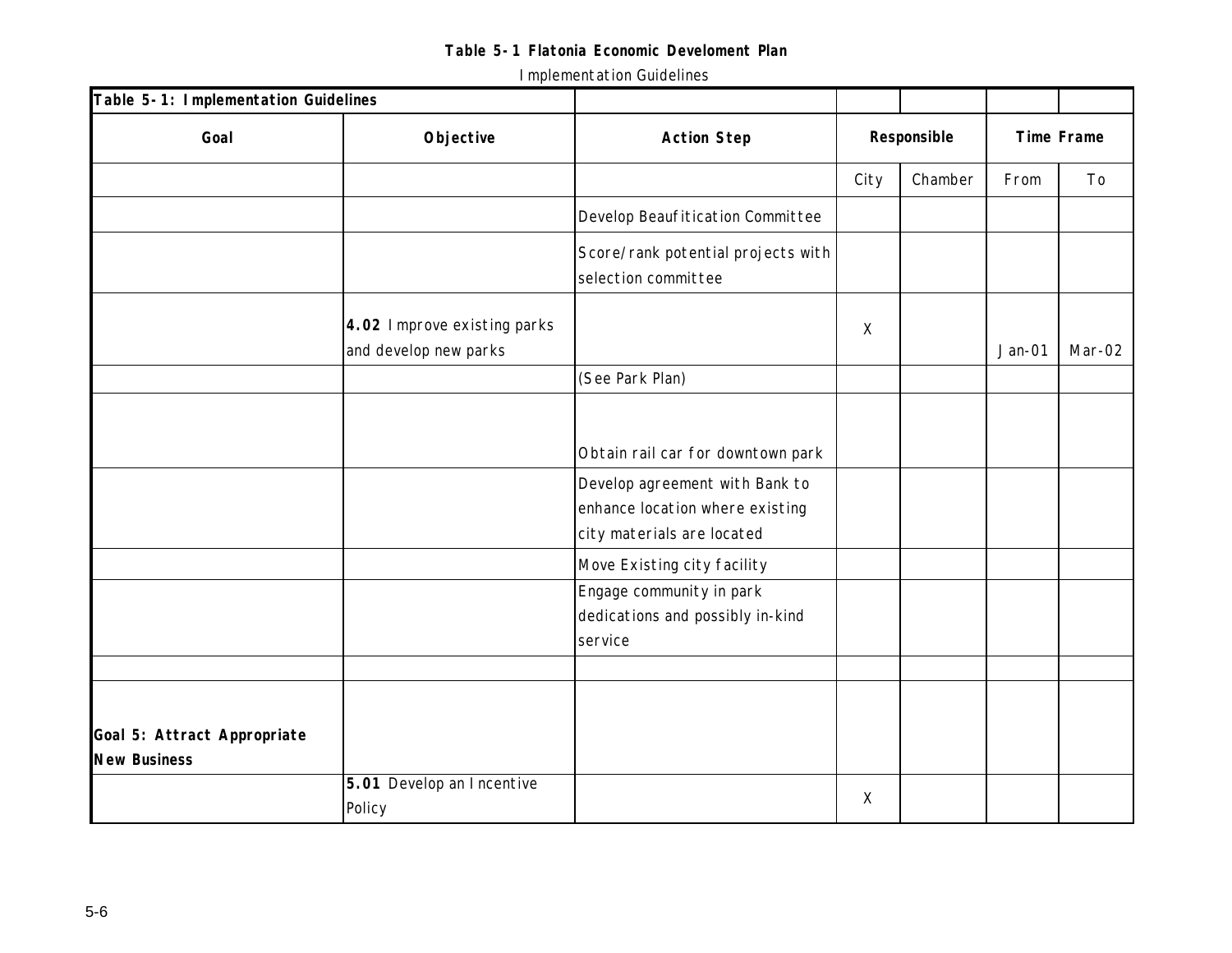| Table 5-1: Implementation Guidelines |                                                       |                                                                                                                             |             |         |        |            |
|--------------------------------------|-------------------------------------------------------|-----------------------------------------------------------------------------------------------------------------------------|-------------|---------|--------|------------|
| Goal                                 | Objective                                             | <b>Action Step</b>                                                                                                          | Responsible |         |        | Time Frame |
|                                      |                                                       |                                                                                                                             | City        | Chamber | From   | To         |
|                                      |                                                       |                                                                                                                             |             |         |        |            |
|                                      |                                                       | Review Other Incentive Programs                                                                                             |             |         | Aug-00 | Sep-00     |
|                                      |                                                       | Determine Available Funding,<br>Abatements, and Fee Waivers that<br>could be made available and under<br>what circumstances |             |         | Aug-00 | Sep-00     |
|                                      |                                                       | Develop Draft Incentive Plan                                                                                                |             |         | Sep-00 | Oct-00     |
|                                      |                                                       | Present information to Council                                                                                              |             |         | Oct-00 | Oct-00     |
|                                      |                                                       | Develop an Incentive Policy and<br>obtain Council approval                                                                  |             |         | Oct-00 | Nov-00     |
|                                      | 5.02 Develop an Industrial or<br><b>Business Park</b> |                                                                                                                             | $\times$    |         |        |            |
|                                      |                                                       | Designate organization/coalition to<br>be both funding and administrative<br>agent for potential industrial park.           |             |         |        |            |
|                                      |                                                       | Develop site criteria (acreage,<br>topography, costs, etc)                                                                  |             |         | Sep-00 | Oct-00     |
|                                      |                                                       | I dentify qualifying sites within city<br>or ETJ                                                                            |             |         | Sep-00 | Oct-00     |
|                                      |                                                       | Develop financing mechanism (s)<br>with City, Chamber, Bank, Private<br>Companies, other                                    |             |         | Sep-00 | $Dec-00$   |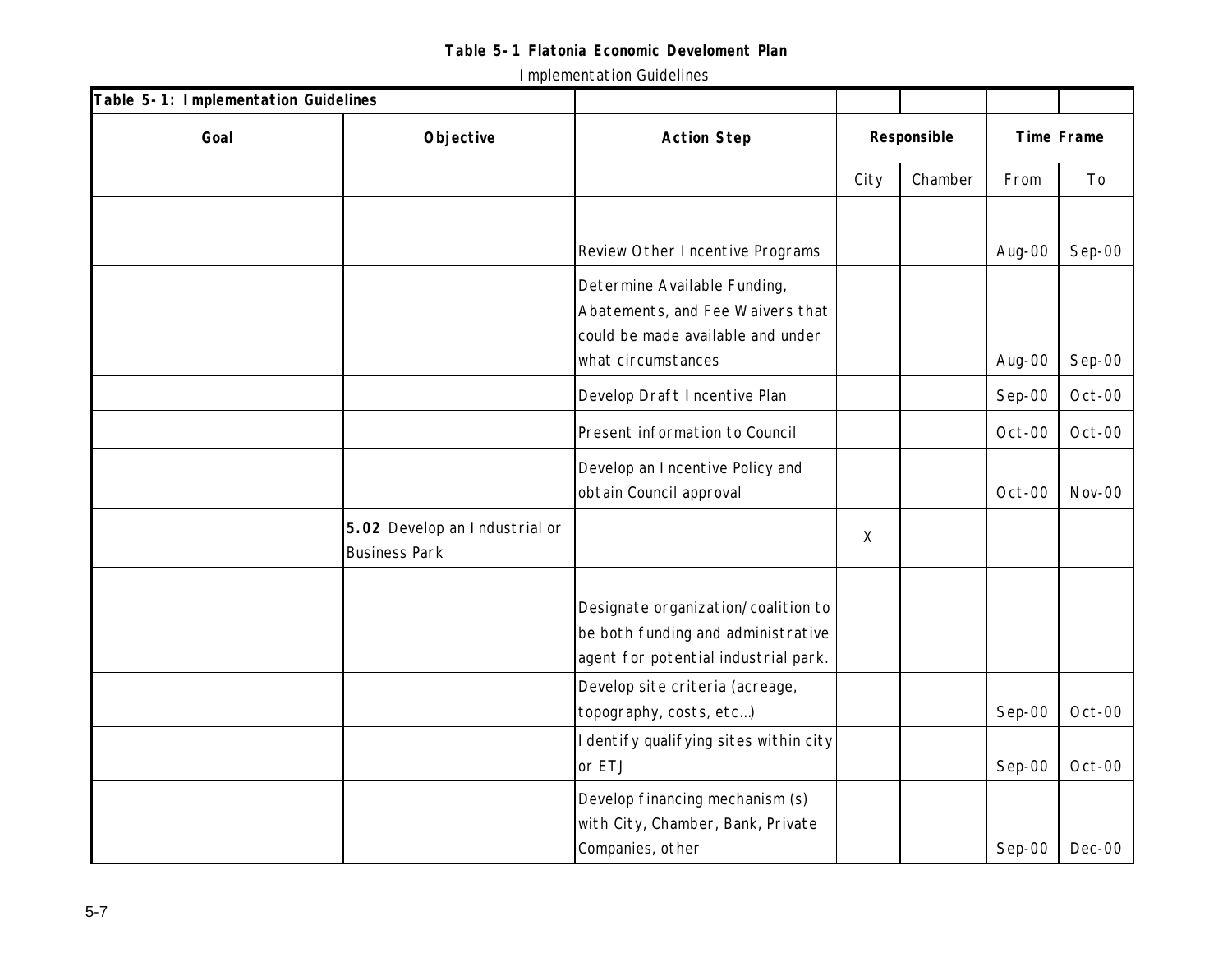| Table 5-1: Implementation Guidelines |                                          |                                                                                                         |             |          |                   |          |
|--------------------------------------|------------------------------------------|---------------------------------------------------------------------------------------------------------|-------------|----------|-------------------|----------|
| Goal                                 | Objective                                | <b>Action Step</b>                                                                                      | Responsible |          | <b>Time Frame</b> |          |
|                                      |                                          |                                                                                                         | City        | Chamber  | From              | To       |
|                                      |                                          | Negotiate terms for land with<br>owners                                                                 |             |          | 1-Jan             | Mar-01   |
|                                      |                                          | Close on land                                                                                           |             |          | May-01            |          |
|                                      |                                          | Arrange for architectural plans<br>for prospective buildings (virtual<br>building sites)                |             |          | May-01            | $Jul-01$ |
|                                      |                                          | Develop infrastructure                                                                                  |             |          | Sep-01            | Aug-02   |
|                                      |                                          | Market site (in conjunction with<br>Marketing Plan below)                                               |             |          | Aug-02            | ??       |
|                                      | 5.03 Market Flatonia for new<br>business |                                                                                                         |             | $\times$ | Nov-00            | Mar-01   |
|                                      |                                          | I dentify available city/chamber<br>funding for marketing                                               |             |          |                   |          |
|                                      |                                          | I dentify complete marketing<br>strategy (brochures, web page,<br>potential markets, outsource,<br>etc) |             |          |                   |          |
|                                      |                                          | Enlist marketing/design firm or<br>organization for "professional"<br>materials                         |             |          |                   |          |
|                                      |                                          | Review other city marketing<br>materials for new business<br>development                                |             |          |                   |          |
|                                      |                                          | Develop draft marketing materials                                                                       |             |          |                   |          |